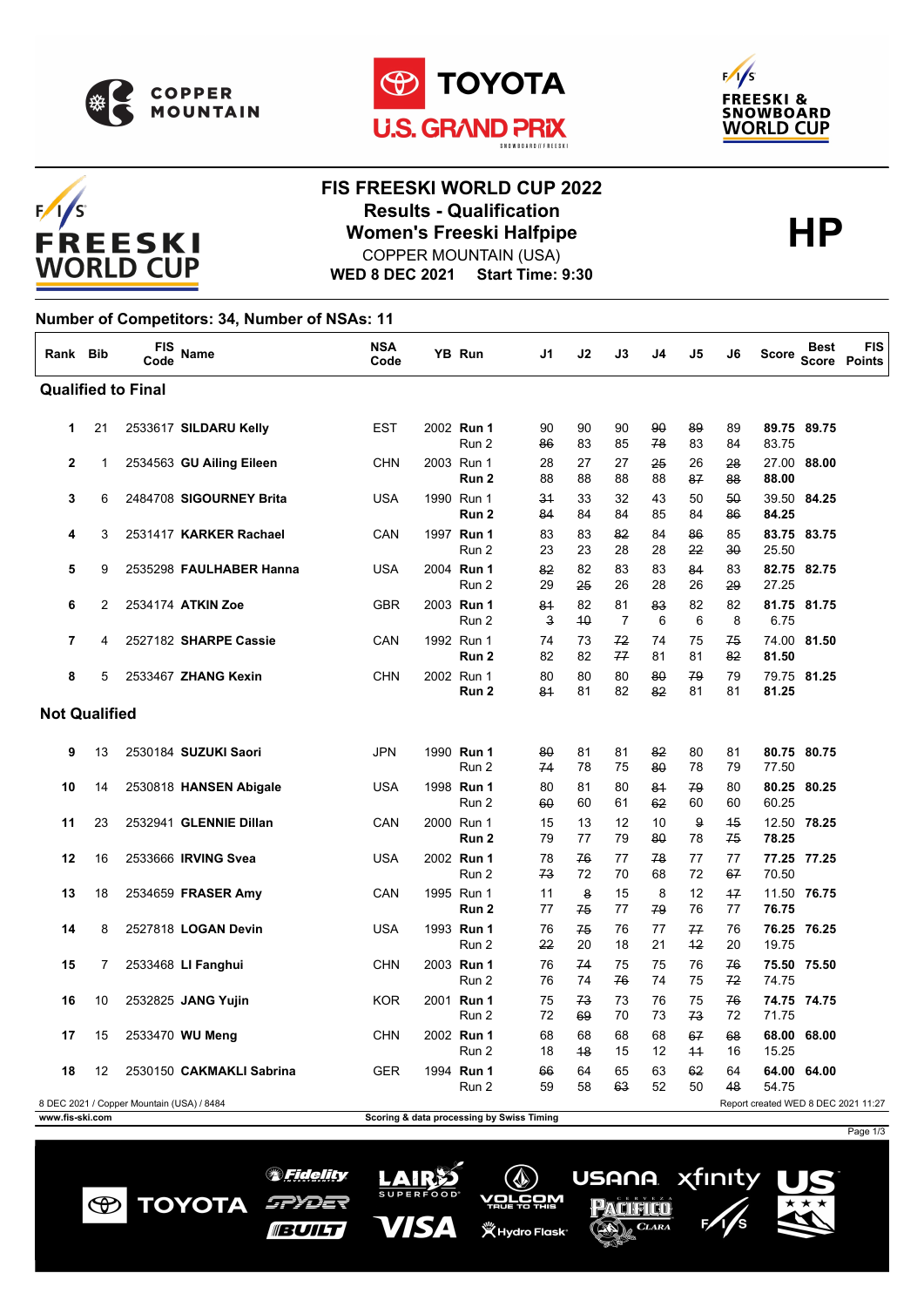







## **FIS FREESKI WORLD CUP 2022 Results - Qualification<br>
Women's Freeski Halfpipe<br>
COPPER MOUNTAIN (USA)** COPPER MOUNTAIN (USA)

**WED 8 DEC 2021 Start Time: 9:30**

| Rank | <b>Bib</b> | <b>FIS</b><br>Code | <b>Name</b>                | <b>NSA</b><br>Code | YB Run                         | J <sub>1</sub>     | J2       | J3       | J4         | J5                   | J6       | <b>Score</b>        | <b>Best</b>    | <b>FIS</b><br><b>Score Points</b> |
|------|------------|--------------------|----------------------------|--------------------|--------------------------------|--------------------|----------|----------|------------|----------------------|----------|---------------------|----------------|-----------------------------------|
| 19   | 17         |                    | 2527367 DREW Annalisa      | <b>USA</b>         | 1993 Run 1<br>Run <sub>2</sub> | 45<br>58           | 45<br>58 | 45<br>49 | 41<br>58   | 45<br>56             | 44<br>60 | 57.50               | 44.75 57.50    |                                   |
| 20   | 28         |                    | 2535016 RICCOMINI Jenna    | <b>USA</b>         | 2004 Run 1<br>Run <sub>2</sub> | 55<br>55           | 57<br>57 | 54<br>53 | 57<br>57   | 54<br>55             | 57<br>57 | 55.75<br>56.00      | 56.00          |                                   |
| 21   | 20         |                    | 2529399 CRANE-MAUZY Jeanee | <b>USA</b>         | 1996 Run 1<br>Run <sub>2</sub> | 49<br>53           | 52<br>53 | 48<br>54 | 46<br>53   | 49<br>54             | 48<br>54 | 53.50               | 48.50 53.50    |                                   |
| 22   | 30         |                    | 2535364 KIM Daeun          | <b>KOR</b>         | 2005 Run 1<br>Run <sub>2</sub> | 49<br>53           | 52<br>55 | 45<br>50 | 47<br>50   | 50<br>53             | 50<br>52 | 49.00<br>52.00      | 52.00          |                                   |
| 23   | 22         |                    | 2534469 JACOBS Riley       | <b>USA</b>         | 2003 Run 1<br>Run 2            | 48<br>$\mathbf{a}$ | 54<br>5  | 48<br>3  | 46<br>5    | 48<br>3              | 48<br>4  | 3.75                | 48.00 48.00    |                                   |
| 24   | 24         |                    | 2529584 KIRIYAMA Nanaho    | <b>JPN</b>         | 1996 Run 1<br>Run 2            | 47<br>22           | 50<br>18 | 47<br>16 | 44<br>13   | 47<br>9              | 47<br>9  | 14.00               | 47.00 47.00    |                                   |
| 25   | 32         |                    | 2537238 GRAY Kathryn       | <b>USA</b>         | 2006 Run 1<br>Run <sub>2</sub> | 43<br>45           | 44<br>46 | 41<br>42 | 40<br>41   | 41<br>43             | 42<br>46 | 44.00               | 41.75 44.00    |                                   |
| 26   | 25         |                    | 2534256 ZHANG Zivi         | <b>CHN</b>         | 2002 Run 1<br>Run <sub>2</sub> | 25<br>44           | 23<br>45 | 17<br>43 | 20<br>40   | 20<br>42             | 44<br>44 | 43.25               | 20.00 43.25    |                                   |
| 27   | 29         |                    | 2532928 HARRIGAN Abi       | <b>AUS</b>         | 2002 Run 1<br>Run <sub>2</sub> | 41<br>41           | 42<br>43 | 40<br>40 | 38<br>39   | 40<br>41             | 40<br>41 | 40.75               | 40.25 40.75    |                                   |
| 28   | 27         |                    | 2534302 McMILLAN Chloe     | <b>NZL</b>         | 2000 Run 1<br>Run <sub>2</sub> | 5<br>39            | 6<br>40  | 3<br>40  | 4<br>40    | $\overline{2}$<br>40 | 6<br>40  | 40.00               | 4.50 40.00     |                                   |
| 29   | 34         |                    | 2531872 RUBOCKI Nikita     | <b>USA</b>         | 1999 Run 1<br>Run 2            | 38<br>36           | 38<br>38 | 36<br>35 | 37<br>37   | 39<br>39             | 38<br>38 | 37.25               | 37.75 37.75    |                                   |
| 30   | 33         |                    | 2533672 BARUGH Anja        | <b>NZL</b>         | 1999 Run 1<br>Run <sub>2</sub> | 35<br>35           | 35<br>36 | 34<br>34 | 33<br>34   | 35<br>36             | 39<br>38 | 34.75<br>35.25      | 35.25          |                                   |
| 31   | 19         |                    | 2530670 HANSSEN Isabelle   | <b>NED</b>         | 1994 Run 1<br>Run 2            | 13                 | 15       | 46       | 12         | $+4$                 | 12       | 13.00<br><b>DNS</b> | 13.00          |                                   |
| 32   | 31         |                    | 2534672 BENDIXEN Lauren    | <b>USA</b>         | 2003 Run 1<br>Run <sub>2</sub> | 10<br>11           | 10<br>10 | 4<br>9   | 10<br>$+2$ | 6<br>10              | 40<br>10 | 9.00<br>10.25       | 10.25          |                                   |
|      | 11         |                    | 2530833 MARGULIES Carly    | <b>USA</b>         | 1997 Run 1<br>Run 2            |                    |          |          |            |                      |          | <b>DNS</b>          | <b>DNS DNS</b> |                                   |
|      | 26         |                    | 2533157 BROGDEN Constance  | <b>GBR</b>         | 2001 Run 1<br>Run 2            |                    |          |          |            |                      |          | <b>DNS</b>          | <b>DNS DNS</b> |                                   |